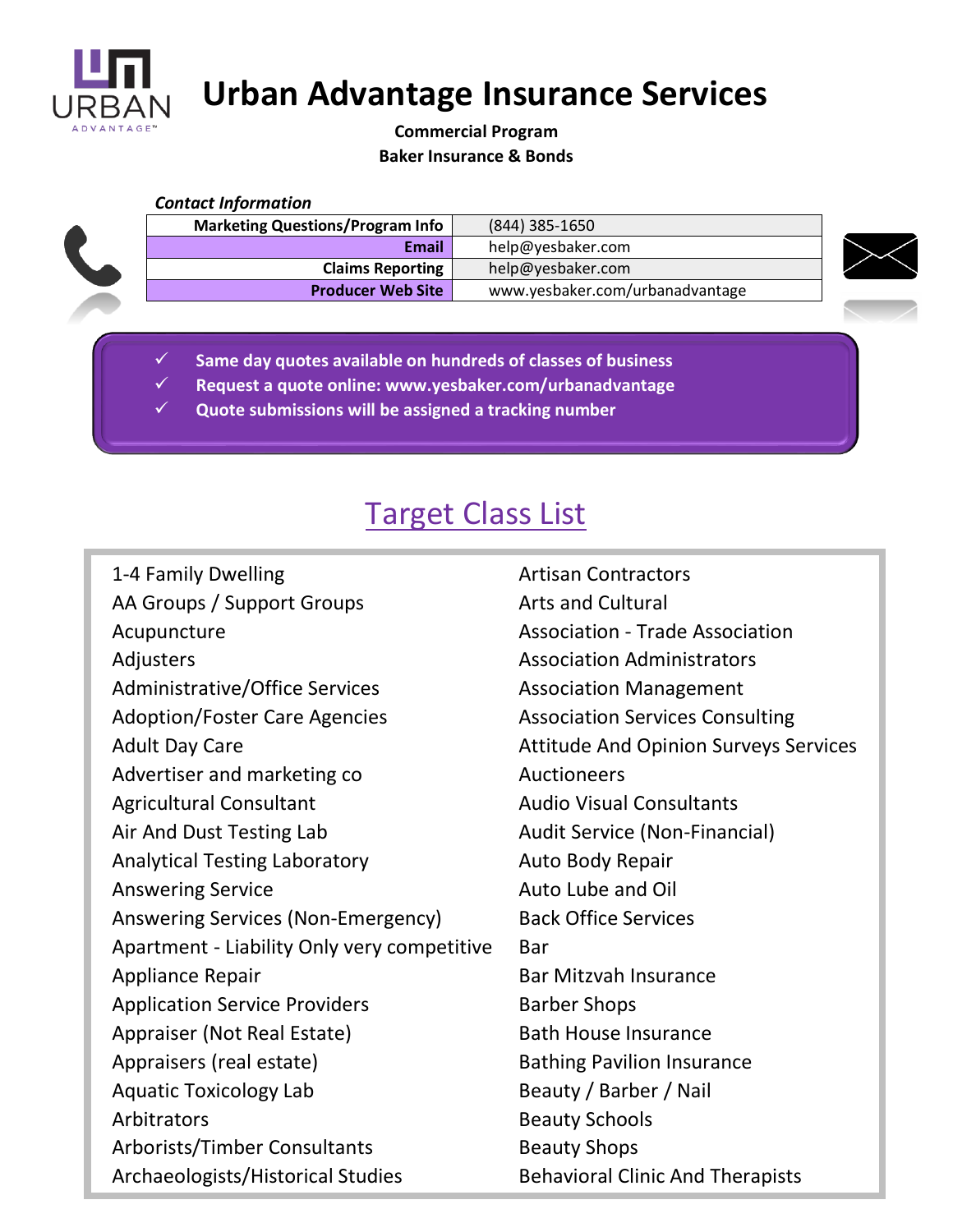Benefit Administrators Bill Payment Service Billing Service Biological Testing Lab **Biologists** Book Publishers Bookkeeper Book keeper (Accounting & General) Broadcasters (TV, Radio And Cable) Broadcasting/Communication Consultant Builders Risk Business Communication Call Centers Services Business Consultant Business Manager Business Plan Development/Review Business Process Consulting Business Support Services Business/Operational Reengineering Car Detailer (Mobile Permitted) Caterers Chiropractors BOP Clothing Store **Couriers** Dance School Day Care / Child Care Escape Rooms Food Carts Food Trucks Grocery Store Gyms / Yoga / Pilates / Fitness Home Stager Hood, Duct, Exhaust Cleaner Interior Designer / Home Stager

Janitorial Land rented to others Land used for Livestock Landscaping Lawn Care Lawn Sprinkler Installer Lessors' Risk Lock Smith Logistics Company Mall Kiosks Manufacturing – clothing Manufacturing – furniture Manufacturing – furniture Manufacturing – leather Manufacturing – plastics Manufacturing – rubber Medical Offices Mixed Use (apartments and lessors' risk) Non Profits Orchards, Groves, Farms Parking Lots Plumber Pressure Washer Remodeling Contractor Restaurants / Cafes Tax Preparer Tree Trimmer Tutors / Tutoring Centers Vacant Building Vacant Land Virtual Reality Businesses Vocational Schools